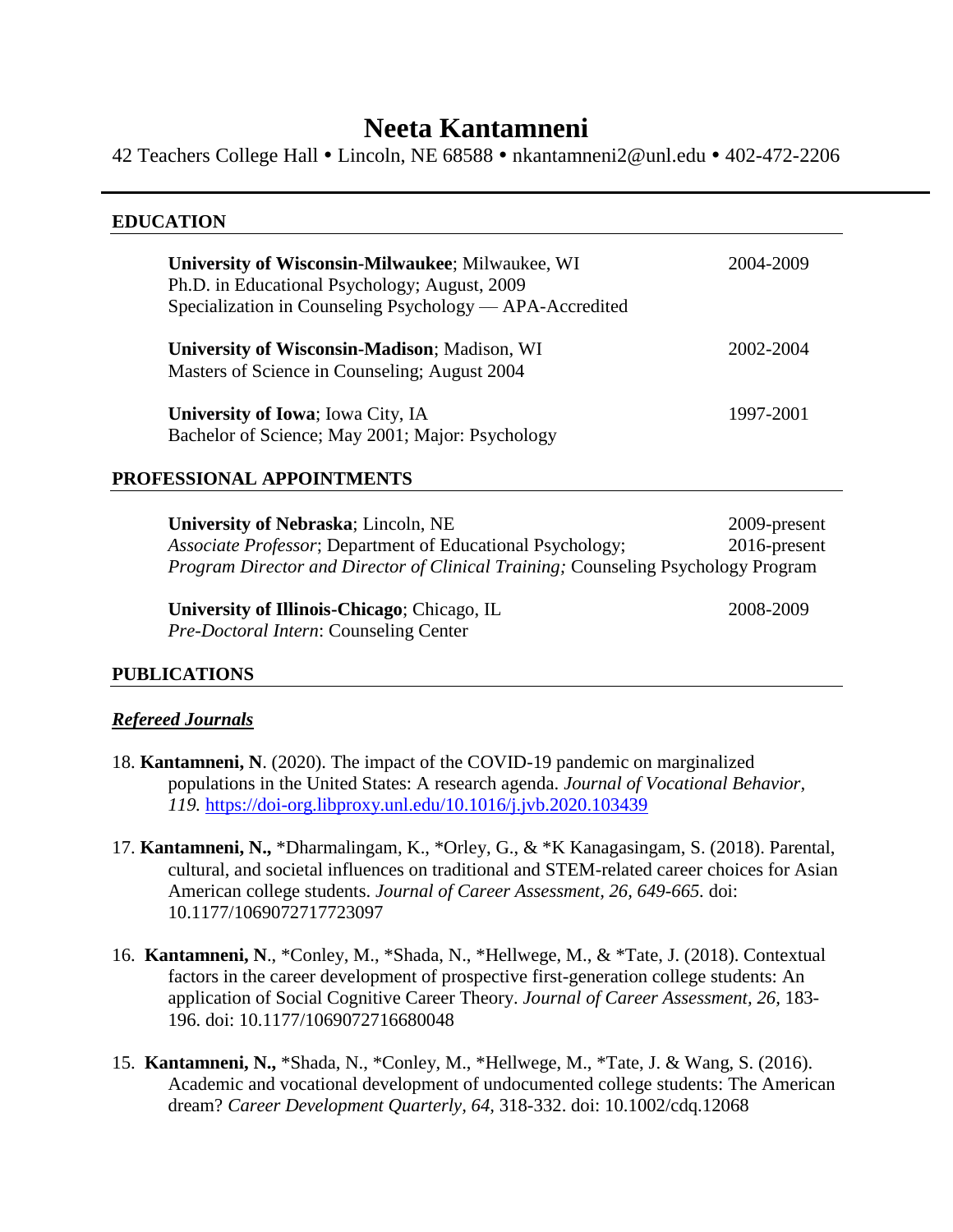- 14. **Kantamneni, N.***, \**Dharmalingam, K., \*Tate, J. M., \*Perlman, B., \*Majmudar, C., & \*Shada, N. (2016). Dreaming of a Better Life: Academic and Career Concerns of Undocumented Students. *Journal of Career Development, 43,* 483-497.
- 13. \* Bartholomew, T., \*Gundel, B., & **Kantamneni, N.** (2015). A dream best forgotten: The phenomenology of Karen refugees' pre-migration stressors. *The Counseling Psychologist, 43,* 1114-1134. doi:10.1177/0011000015606221
- 12. **Kantamneni, N.** (2014). Vocational interest structures for Asian Americans, Middle-Eastern Americans and Native Americans on the 2005 Strong Interest Inventory. *Journal of Vocational Behavior, 84,* 133-141*.* doi:10.1016/j.jvb.2013.11.003
- 11. **Kantamneni, N**. & Fouad, N. A. (2013). Contextual factors and vocational interests in South Asian Americans' vocational development. *Journal of Career Assessment, 21,* 57- 72. doi:10.1177/1069072712454699
- 10. \*\*Schultheiss, D. E. P. & **Kantamneni, N.** (2012). International collaborations for research. Special Symposium Publication [refereed] of the 2010 NCDA-IAEVG-SVP International Symposium: Bridging International Perspectives of Career Development (pp. 47-53). Broken Arrow, OK: National Career Development Association.
- 9. **Kantamneni, N.**, Christianson, H. F., Smothers, M. K, & Wester, S. R. (2011). Role induction: A potential method for improving men's perceptions of career counseling. *Career Development Quarterly, 59,* 219-231. doi: 10.1002/j.2161-0045.2011.tb00065.x
- 8. **Kantamneni, N.**, & Fouad, N. A. (2011). Structural differences in the 2004 Strong Interest Inventory. *Journal of Vocational Behavior, 78,* 193-201. doi: 10.1016/j.jvb.2010.06.003
- 7. Fouad, N. A, Hackett, G., Smith, P. L., **Kantamneni, N.**, Fitzpatrick, M., Haag, S., & Spencer, D. (2010). Barriers and supports for continuing in mathematics and science: Gender and educational level differences. *Journal of Vocational Behavior, 77,*  361-373*.* doi: 10.1177/0894845313483003
- 6. Fouad, N. A., Cotter, E., Fitzpatrick, M., **Kantamneni, N**., Carter, L, & Berfield, S. (2010). Development and validation of the family influence scale. *Journal of Career Assessment, 18,* 276-291. doi:10.1177/1069072710364793
- 5. Vespa, K., Fitzpatrick, M., Fouad, N. A., **Kantamneni, N.**, & Chen, Y. P. (2010). Multicultural career counseling competencies: The current state of practice. *Career Development Quarterly, 59,* 54-71. doi: 10.1002/j.2161-0045.2010.tb00130.x
- 4. Fouad, N. A., Cotter, L., & **Kantamneni, N.** (2009). Effectiveness of a career course on career decision-making. *Journal of Career Assessment, 17,* 338-347. doi: 10.1177/0894845313483003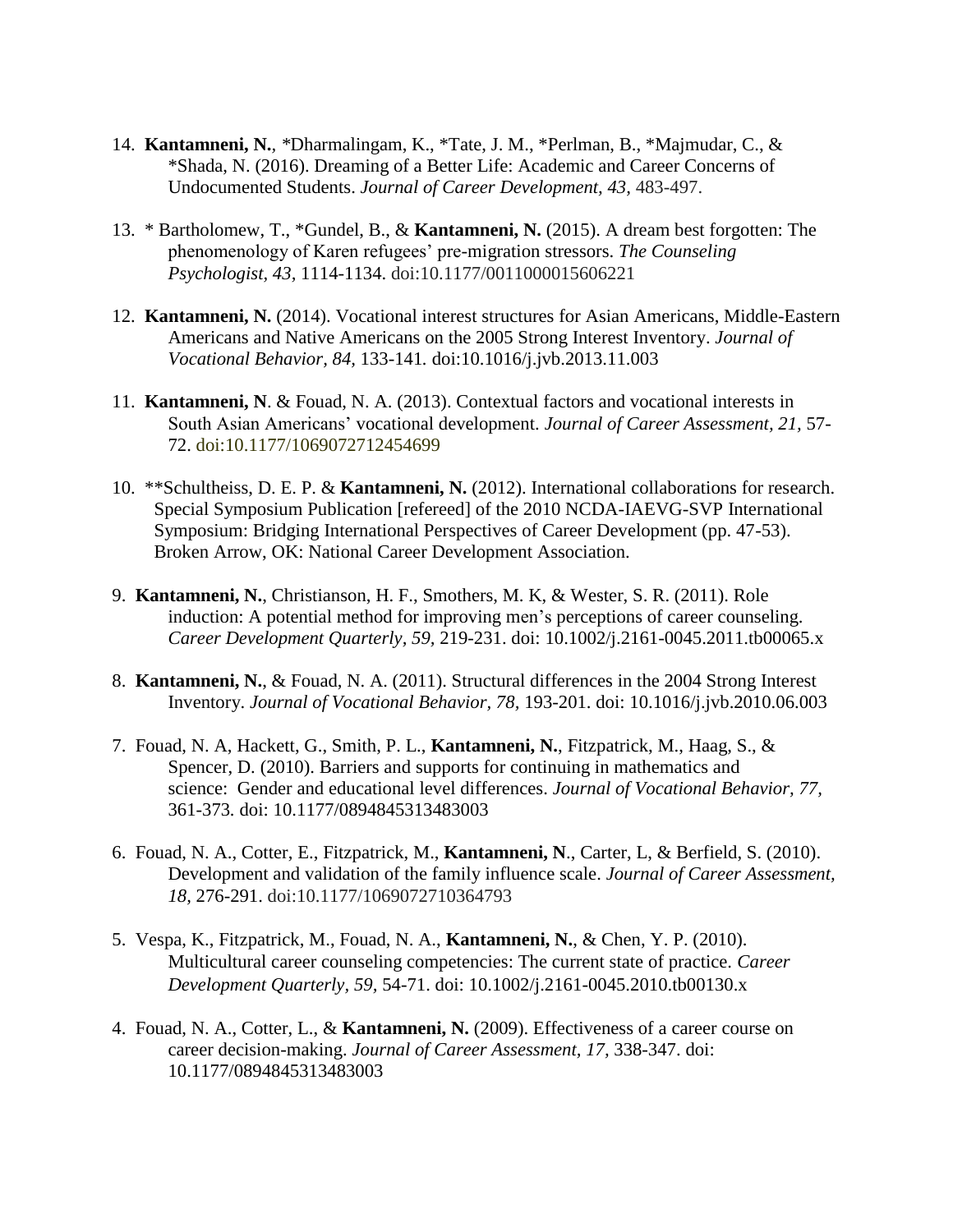- 3. Fouad, N. A., **Kantamneni, N.**, Smothers, M. K., Chen, Y. L., Fitzpatrick, M. E., & Terry, S. (2008). Asian American career development: A qualitative analysis. *Journal of Vocational Behavior, 72,* 43-59. doi: 10.1016/j.jvb.2007.10.002
- 2. Fouad, N. A., Chen, Y. L., Guillen, A., Henry, C., **Kantamneni, N.**, Novakovic, A., Priester, P., E. & Terry, S. (2007). Role induction in career counseling. *Career Development Quarterly, 56*, 19-33. doi: 10.1002/j.2161-0045.2007.tb00017.x
- 1. Fouad, N. A., Guillen, A., Henry, C., Novakovic, A., Terry, S., & **Kantamneni, N**. (2006). Need, awareness and use of career services for college students. *Journal of Career Assessment, 14*, 407-420. doi: 10.1177/1069072706288928.

\* Reflects student authors.

\*\*Reflects invited submission.

## *Book Chapters*

- 10. Fouad, N. A. & **Kantamneni, N**. (2020). The role of race/ethnicity in career choice, development, and adjustment. In S. D. Brown and R.W. Lent (Eds). *Career Development and Counseling: Putting Theory and Research to Work, 3rd Edition* (pp. 215-244). New York, NY: Wiley.
- 9. **Kantamneni, N.** & \*Shada, N. (2016). Career counseling: Updates on theory and practice. In M. Casas, L. Suzuki, C. Alexander, & M. Jackson's (Eds). *Handbook of Multicultural Counseling, 4th Ed.* Thousand Oaks, Ca: Sage Publications
- 8. **Kantamneni, N.** & Fouad, N. A. (2014). Qualitative approaches to studying cultural values. In M. Pope, L. Y. Flores, and P. J. Rotttinghaus' (Eds). *The Role of Values in Careers.*  Charlotte, NC: Information Age Publishing.
- 7. **Kantamneni, N.** (2013). Gender and working. In D. L. Blustein's, *Handbook of the Psychology of Working*. New York, NY: Oxford University Press
- 6. Fouad, N. A. & **Kantamneni, N**. (2013). The role of race/ethnicity in career choice, development, and adjustment. In S. D. Brown and R.W. Lent (Eds). *Career Development and Counseling: Putting Theory and Research to Work, 2nd Edition* (pp. 215-244). New York, NY: Wiley.
- 5. Byars-Winston, A., **Kantamneni, N.,** & Mobley, M. (2012). The changing economic order: Implications of economic disparities for counseling psychologists. In N. A. Fouad, J. A. Carter, and L. M. Subich's (Eds.) *APA Handbook of Counseling Psychology, Vol. 2: Practice, Interventions and Applications* (pp. 255-283)*.* Washington, D.C: American Psychological Association.
- 4. Fouad, N. A, & **Kantamneni, N.** (2009). Cultural validity of Holland's theory. In J. G. Ponterotto, J. M. Casas, L. A. Suzuki, & C. M. Alexander's (Eds.) *Handbook of*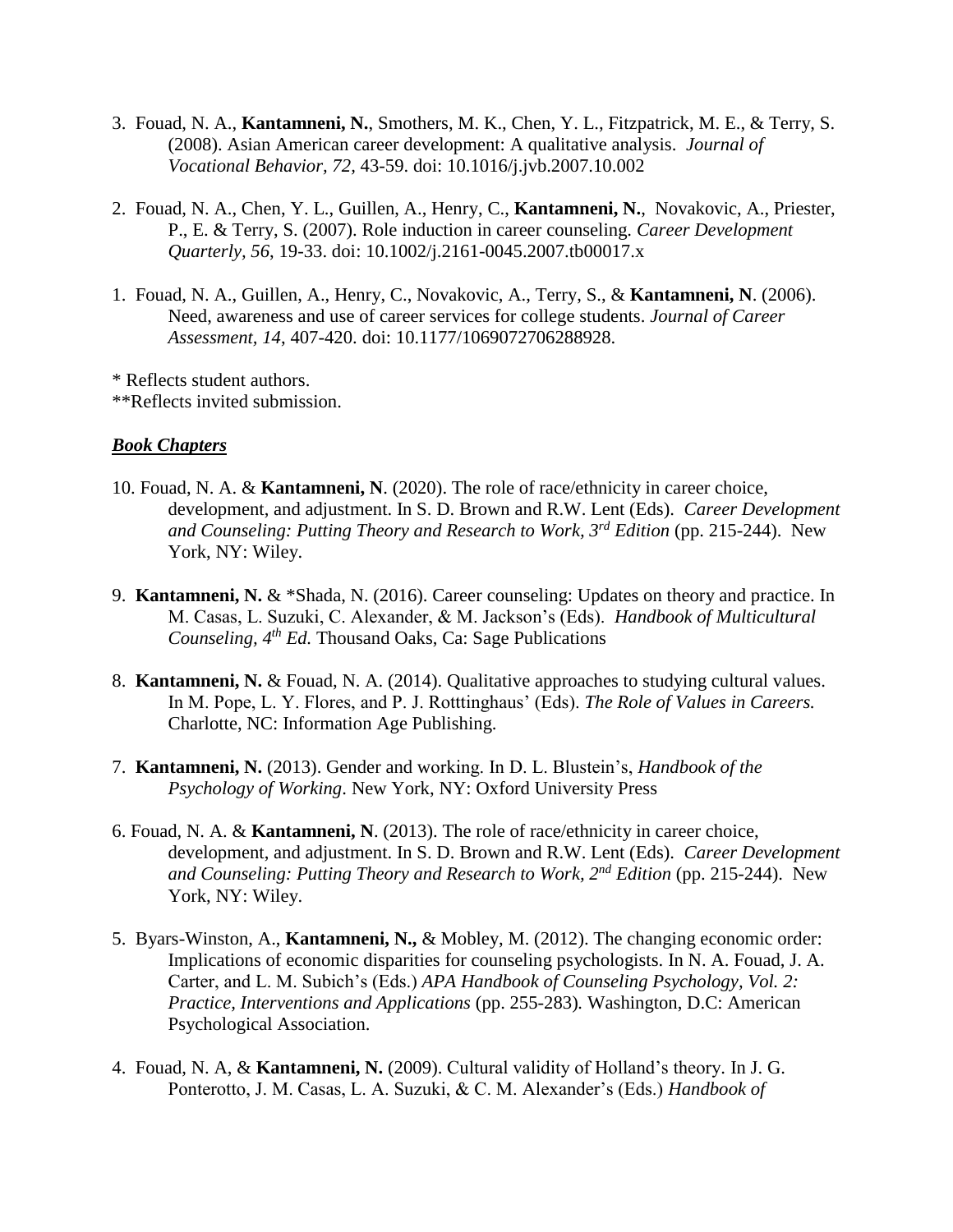*Multicultural Counseling, 3rd Edition* (pp.703-714)*.* Thousand Oaks, Ca: Sage Publications.

- 3. Fouad, N. A., & **Kantamneni, N.** (2008). Contextual factors in vocational psychology: Intersections of individual, group and societal dimensions. In S.D. Brown & R.W. Lent (Eds.), *Handbook of Counseling Psychology, 4th Edition* (pp. 408-425). New York, NY: Wiley.
- 2. Fouad, N. A., Smothers, M. K., **Kantamneni, N**., & Guillen, A. (2008). Vocational inventories*. Handbook of Measurement and Evaluation in Rehabilitation, 4th Edition* (pp. 209-238). Gaithersburg, MD: Aspen Publishers.
- 1. Howard, K. A. S., Solberg, V. S. H., **Kantamneni, N.** & Smothers, M. K. (2008). Designing culturally responsive school counseling career development programming for youth. In H. Coleman and C. Yeh (Eds.), *Handbook of School Counseling* (pp. 269-289). Mahwah, NJ: Lawrence Erlbaum Associates, Inc.

## *Encyclopedia Entries and Buros Reviews*

- 5. **Kantamneni, N. & \***Shada, N. (2014). Review of Team Skills (Form AR-C) In *The Nineteenth Mental Measurements Yearbook*. Lincoln, NE: The University of Nebraska Press.
- 4. **Kantamneni, N. & \***Laymon, T. (2014). Review of Customer Service Profile. In *The Nineteenth Mental Measurements Yearbook*. Lincoln, NE: The University of Nebraska Press.
- 3. **Kantamneni, N**., & Scheel, M. J. (2010). Review of the Strong Interest Inventory (Newly Revised), 2004 Revision. In R. A. Spies, J. F. Carlson, & K. F. Geissinger (Eds.) *The Eighteenth Mental Measurements Yearbook* (pp. 584-586). Lincoln, NE: The University of Nebraska Press.
- 2. **Kantamneni, N**. (2008). Career barriers inventory. In F. T. Leong's (Ed.) *Encyclopedia of Counseling* (pp. 1425-1426). Thousand Oaks, Ca: Sage Publications.
- 1. Solberg, V. S. H. & **Kantamneni, N.** (2008). Work-bound youth. In F. T. Leong's (Ed.) *Encyclopedia of Counseling* (pp. 1678-1680). Thousand Oaks, Ca: Sage Publications.

## *Manuscripts in Progress*

1. **Kantamneni, N.,** \*Tate, J., K Kanagasingam, S., Dharmalingam, K., Shada, N., & Smith, R. (in progress). Social class, perceptions of meritocracy and vocational outcomes among college students.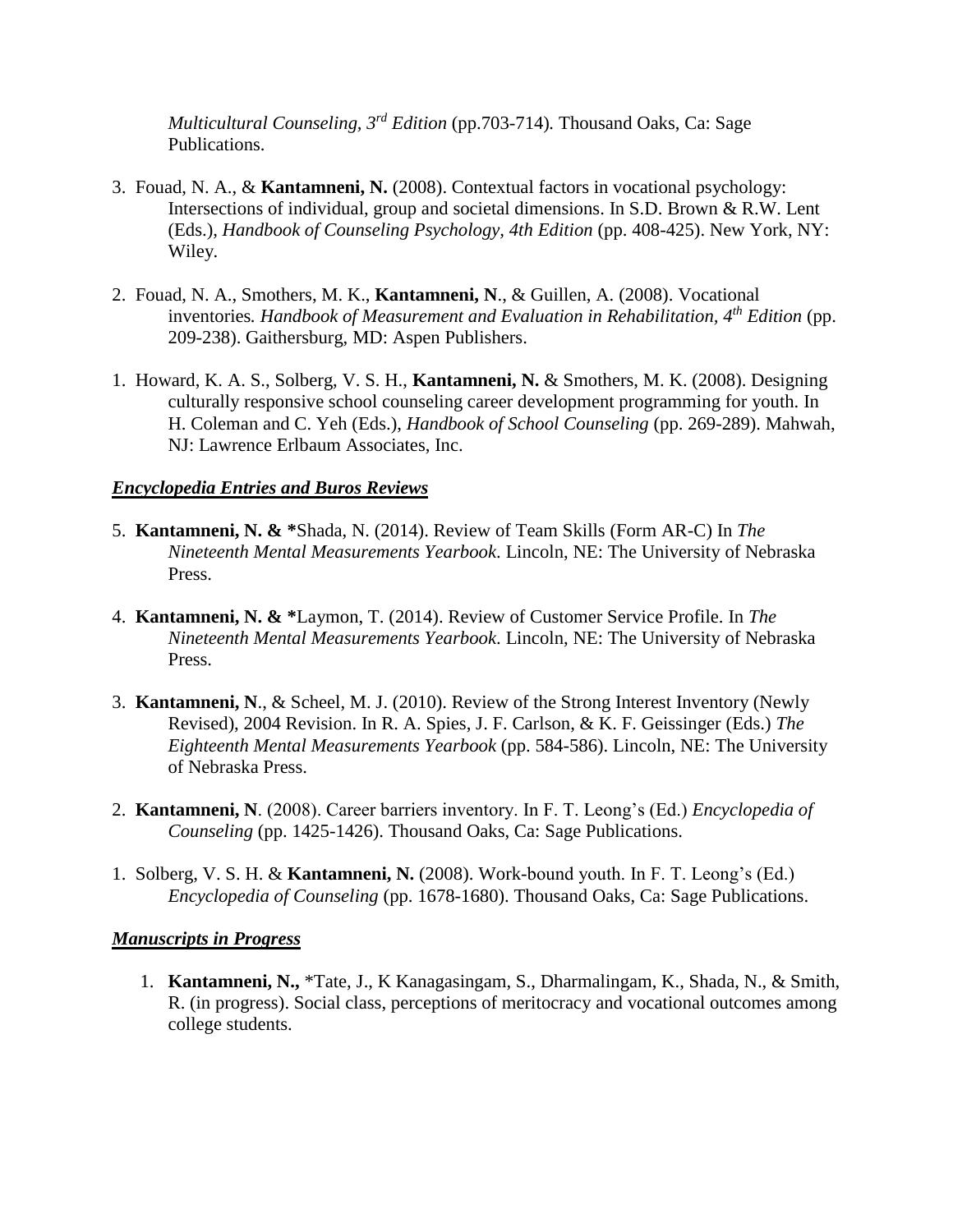- 2. **Kantamneni, N.,** Sims, L., & Gesese, H. (under review). Forging A New Path: Understanding Contextual Factors Influencing First-Generation College Students' Academic Development. *Journal of Career Development*
- 3. **Kantamneni, N.** & Fouad, N. (under review). Multicultural research in vocational psychology: A call to action. *Journal of Career Assessment*
- 4. Warner, T. D., **Kantamneni, N.,** & Meyer, H. (under review). "Don't mess up": Parental pressures and achievement anxiety among prospective first-generation college students. *Sociological Inquiry*

## **CONFERENCE AND CONVENTION PRESENTATIONS**

- 58. \*Holliday, G., Lim, S., Ahmaud Ridzuan, H, & **Kantamneni, N.** (2021, August). Career and Academic Development Among Refugee College Students: A Psychology of Working Perspective. Poster presented at the 129<sup>th</sup> annual convention of the American Psychological Association, Chicago, IL.
- 57. **Kantamneni, N.** & Warner, T. (2020, August). *Positive Youth Identity, Academic Success, and Well-Being for Prospective First-Generation Students.* Poster to be presented at the 128<sup>th</sup> annual convention of the American Psychological Association, virtual. (Presentation cancelled due to COVID-19 pandemic).
- 56. \*Camp, E. & **Kantamneni, N**. (2020, March), *A closer look at intimate partner violence: Experiences of marginalized populations.* Symposium to be presented at the 2020 Counseling Psychology Conference, New Olreans, LA. (Conference cancelled due to COVID-19 pandemic).
- 55. **Kantamneni, N.,** \*Sims, L., & \*Gesese, H. (2020, March). Forging a new path: Understanding contextual factors influencing first-generation college students' academic development. Roundtable presentation to be presented at the 2020 Counseling Psychology Conference, New Orleans, LA. (Conference cancelled due to COVID-19 pandemic).
- 54. **Kantamneni, N.** & Cadenas, G. (2020, March). Undocumented College Students and Immigrants: Coping with discrimination, experiencing violence, and a research-based recommendations for policy and practice. Symposium to be presented at the 2020 Counseling Psychology Conference, New Orleans, LA. (Conference cancelled due to COVID-19 pandemic).
- 53. **Kantamneni, N.** (2019, August). Factors that Contribute to Underrepresented College Students' Career Development and Wellness. Discussant for symposium presented at the  $127<sup>th</sup>$  annual convention of the American Psychological Association, Chicago, IL.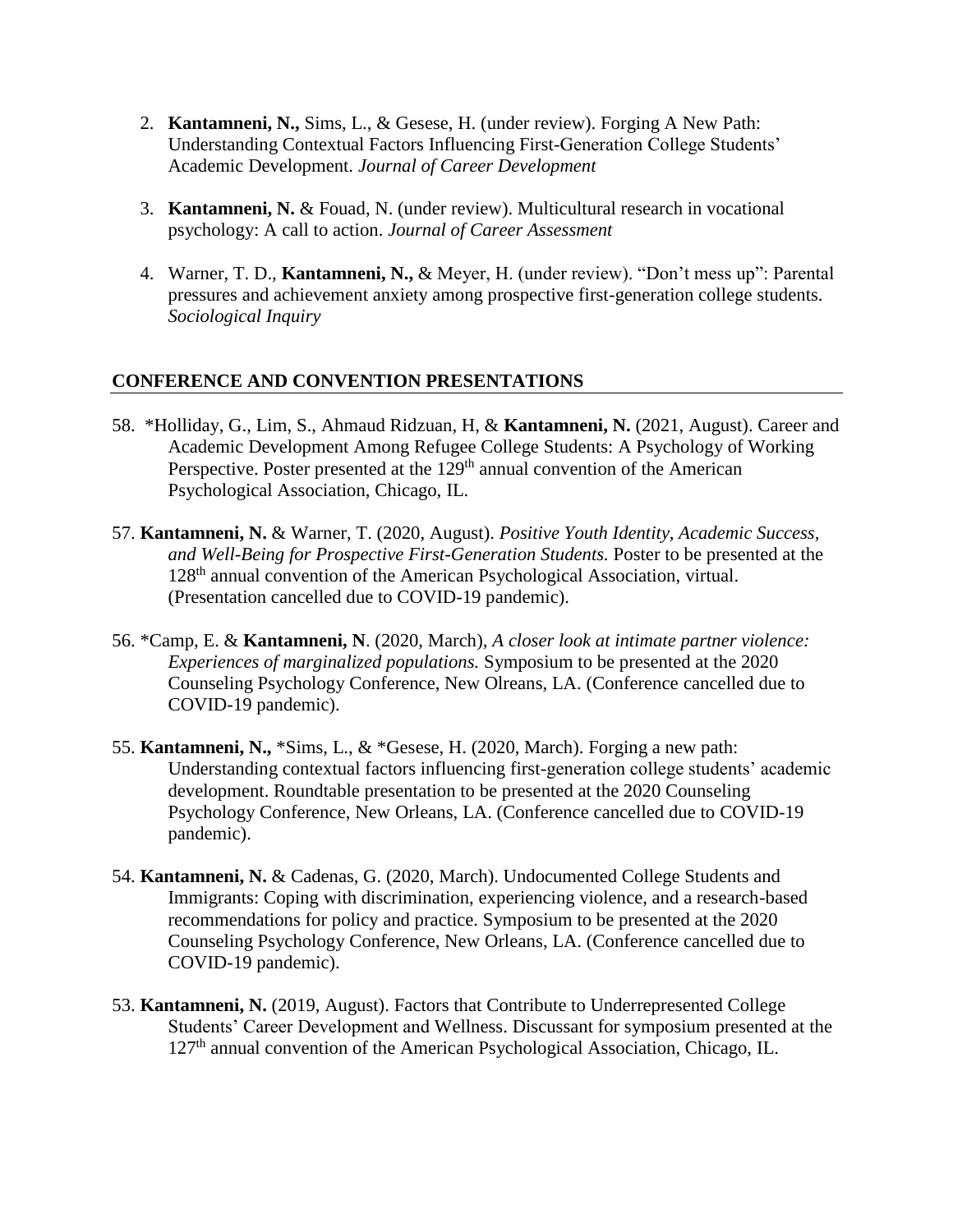- 52. \*Gesese, H. & **Kantamneni, N.** (2019, August). Critical Consciousness as a Mechanism to Foster Success for Prospective First-Generation Students. Symposium presented at the 127<sup>th</sup> annual convention of the American Psychological Association, Chicago, IL.
- 51. \*Sims, L., **Kantamneni, N.,** \*Gesese, H., & \*Kumar, J. (2019, August). Prospective First-Generation Students' Academic Development and Utilization of Resources. Symposium presented at the 127<sup>th</sup> annual convention of the American Psychological Association, Chicago, IL.
- 50. **Kantamneni, N.** & Warner, T. (2019, August). Untraveled Paths: Understanding the Academic Development of Prospective First-Generation Students. Symposium co-chaired at the 127<sup>th</sup> annual convention of the American Psychological Association, Chicago, IL.
- 49. **Kantamneni, N.** (2018, June). Living in Transition: Enacting Support across the Ecologies of DREAMER College Students. How Can Career Counselors Facilitate Academic and Career Development for Undocumented Students? Symposium presented at the 13th Biennial Conference for the Society of Vocational Psychology, Scottsdale, Arizona.
- 48. **Kantamneni, N.** & Warner, T. (2018, June). Promoting Student Success for Prospective First-Generation Students. Roundtable presented at the 13<sup>th</sup> Biennial Conference for the Society of Vocational Psychology, Scottsdale, Arizona
- 47. **Kantamneni, N.,** & \*Smith, R. D. (2016, August). Asian American and White Women's Career Aspirations and Choices: A Feminist Identity Perspective. Poster presented at the 124th annual convention of the American Psychological Association, Denver, Colorado.
- 46. \*Dahl, A., \*Smith, R. D., **Kantamneni, N., \***K Kanagasingam, S., & \*Wachira, A. (2016, August). Career Development of Police Officers. Poster presented at the 124<sup>th</sup> annual convention of the American Psychological Association, Denver, Colorado.
- 45. \*Smith, R. D., **Kantamneni, N.,** & \*Bischman, A. A. (2016, August). Costs and Benefits of Conforming to Feminine Norms and a Feminist Identity for Women's Careers. Poster presented at the 124<sup>th</sup> annual convention of the American Psychological Association, Denver, Colorado.
- 44. \*Dharmalingam, K., \*Dahl, A., & **Kantamneni, N.** (2016, August). Perceptions of Job-Search Barriers for International Students: A Qualitative Analysis. Symposium presented at the 124<sup>th</sup> annual convention of the American Psychological Association, Denver, Colorado.
- 43. **Kantamneni, N.** (2016, August). International Student's Career Development—Unique Contextual Concerns that Affect Work Decisions. Symposium chaired at the  $124<sup>th</sup>$  annual convention of the American Psychological Association, Denver, Colorado.
- 42. **Kantamneni, N.** (2016, May). Introduction to Closing Plenary: The State-of-the-Art in Integrating Theory, Research & Practice. Plenary presented at the 2016 Society of Vocational Psychology Biennial Conference, Tallahassee, Florida.
- 41. \*K Kanagasingam, S., \*Smith, R. D., \*Carerro Pinedo, A., \*Dahl, A., & **Kantamneni, N.** (2016, May). Poster presented at the 2016 Society of Vocational Psychology Biennial Conference, Tallahassee, Florida.
- 40. **Kantamneni, N**., \*Smith, R. D., \*K Kanagasingam, S., \*Tate, J., \*Dharmalingam, K., & \*Shada, N. (2016, May). *Influences of Perceptions of Meritocracy and Social Class on*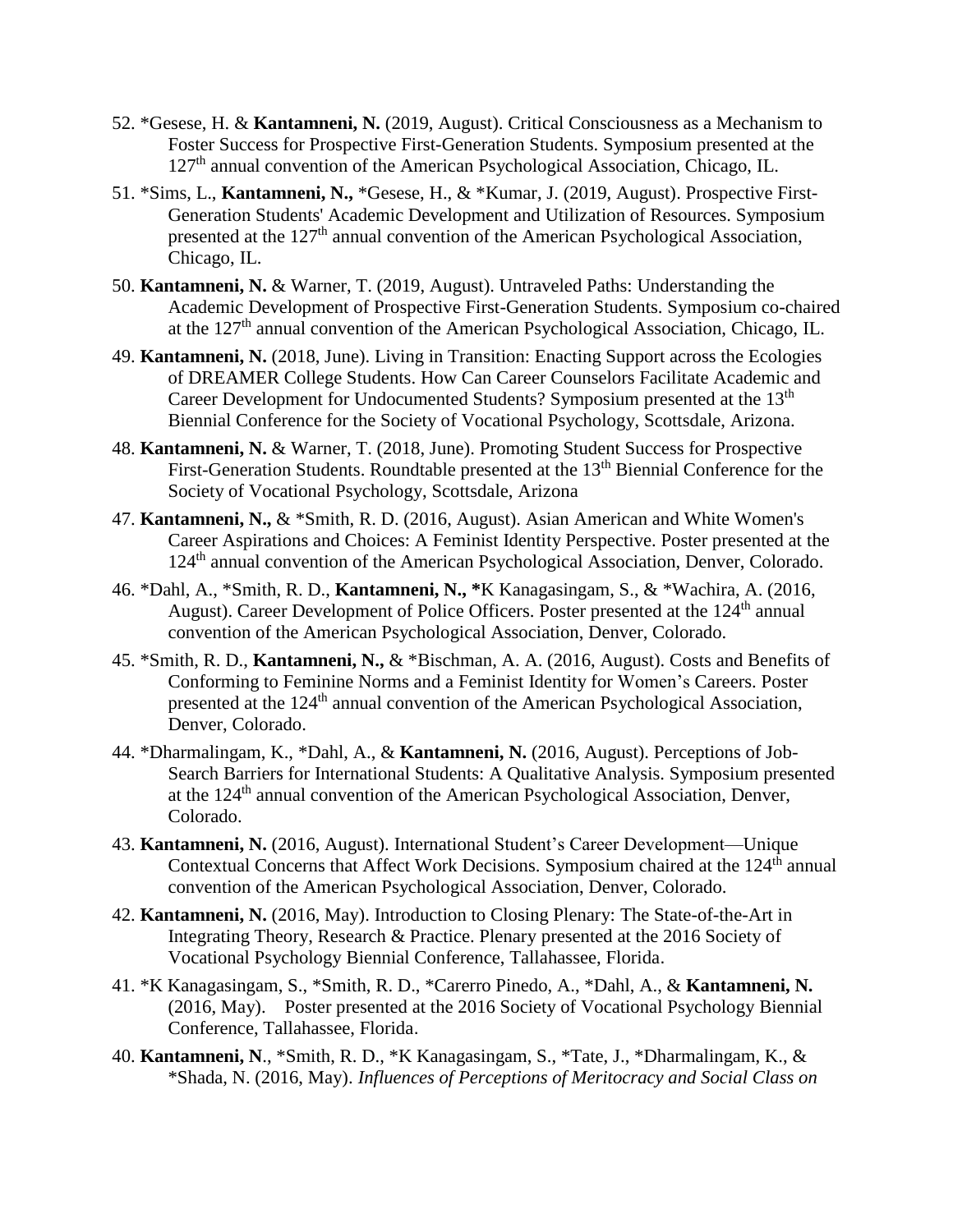*Work Hope.* Roundtable presented at the 2016 Society of Vocational Psychology Biennial Conference, Tallahassee, Florida.

- 39. \*K Kanagasingam, S., \*Dharmalingam, K., & **Kantamneni, N.** (2015, August). *Influences of Asian American stereotypes and racism on college students' vocational development.*  Poster session presented at the 123<sup>rd</sup> American Psychological Association Annual Convention, Toronto, Canada.
- 38. \*Tate, J., K Kanagasingam, S., \*Dharmalingam, K., **Kantamneni, N.,** \*Shada, N., & \*Smith, R. (2015, August). *Social class, perceptions of meritocracy and vocational outcomes among college students.* Poster session presented at the 123<sup>rd</sup> American Psychological Association Annual Convention, Toronto, Canada.
- 37. \*Kanagasingam, S., \*Dharmalingam, K., **Kantamneni, N.,** & Timm, C. (2015, March). *Engaging college freshmen in major and career exploration: A pilot study to examine the effectiveness of a career decision-making academic course.* Poster presented at the 28<sup>th</sup> Annual Great Lakes Regional Counseling Psychology Conference, Muncie, IN.
- 36. \*Shada, N., \*Dharmalingam, K**., Kantamneni, N.,** \*Tate, J., \*Hellwege, M., & \*Conley, M. (2015, February). *Understanding and supporting the academic and career development of undocumented college students.* Poster presented at the 2015 annual Big Ten Counseling Centers Conference, Lincoln, NE.
- 35. **Kantamneni, N**., & \*Dharmalingam, K., (2014, August). *The relationship between cultural factors and Asian American students' math and science outcomes*. Poster presented at the 122nd annual convention of the American Psychological Association, Washington D.C.
- 34. \*Dharmalingam, K., & **Kantamneni, N.** (2014, August). *The effects of gender role conflict and Asian American stereotypes on male career development.* Poster presented at the 122nd annual convention of the American Psychological Association, Washington D.C.
- 33. \*Bartholomew, T., \*Gundel, B., & **Kantamneni, N.** (2014, August). *A Dream Best Forgotten: Karen Refugees Phenomological Experience of Pre-Migration Trauma and Stress.* Poster presented at the 122<sup>nd</sup> annual convention of the American Psychological Association, Washington D.C.
- 32. **Kantamneni, N.** (2014, March). *The Structural Nature of Vocational Interests for Asian Americans, Middle-Eastern Americans and Native Americans*. Poster presented at the Counseling Psychology Conference, Atlanta, GA.
- 31. **Kantamneni, N.** & Shada, N. (2014, March). *Work and Mental Health: Understanding the Role of Undocumented Immigration in Vocational Development*. Workshop presented at the Society of Vocational Psychology's Mental Health and Career Counseling Preconference Workshop, Atlanta, GA.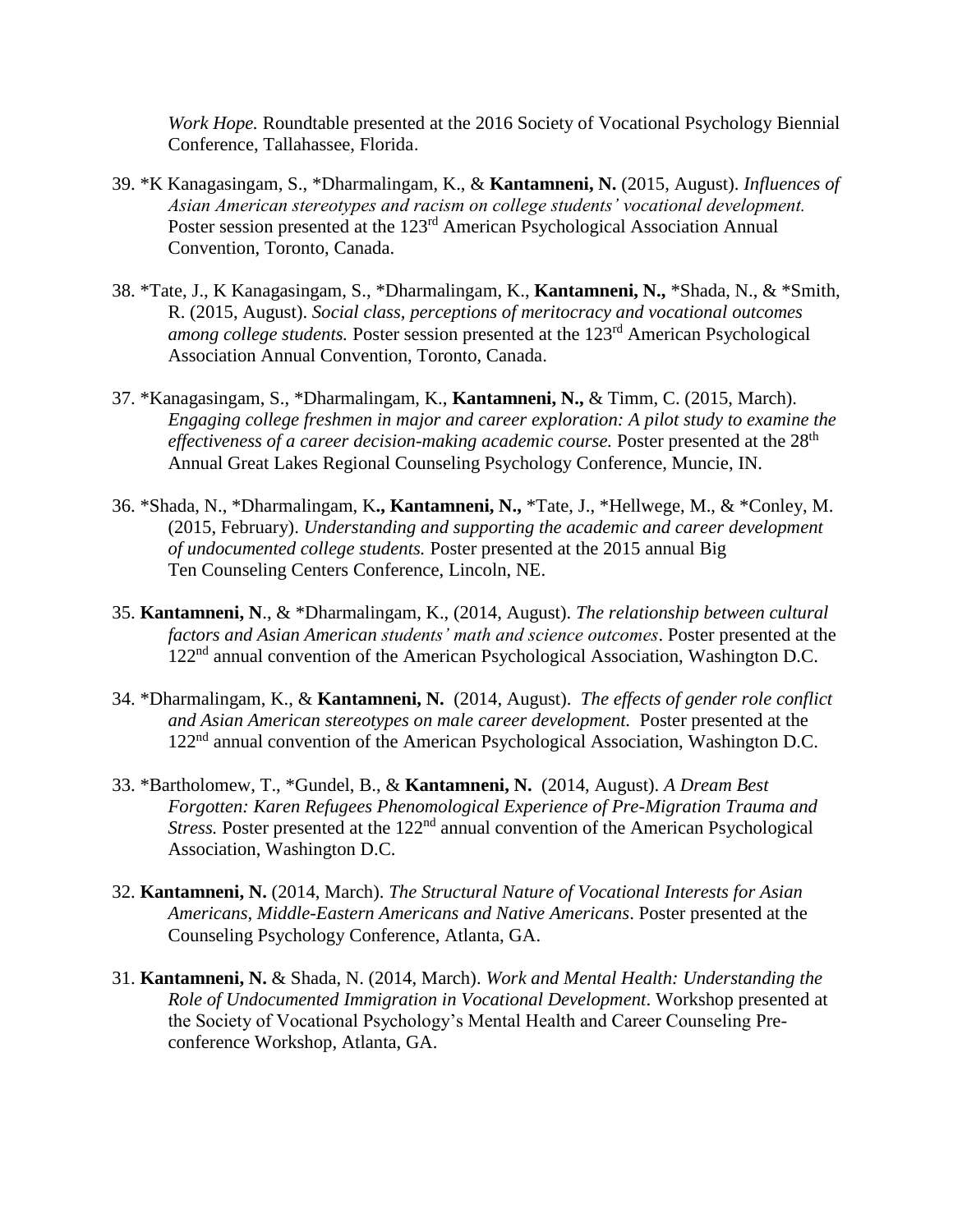- 30. **Kantamneni, N**. (2014, March). *Dreaming" of a Better Life: Understanding Undocumented Students' Academic and Career Development.* Symposium chaired at the Counseling Psychology Conference, Atlanta, GA.
- 29. \*Shada, N., \*Conley, M., \*Hellwege, M., \*Tate, J., & **Kantamneni, N.** (2014, March). Understanding Undocumented Students' Academic & Career Experiences: A Multiple Case Study. In N. Kantamneni (Chair), *"Dreaming" of a Better Life: Understanding Undocumented Students' Academic and Career Development.* Symposium presented at the Counseling Psychology Conference, Atlanta, GA.
- 28. \*Gundel, B., Bartholomew, T., & **Kantamneni, N.** (2013, October). *Resilience in Exile: A Phenomenological Study of Karen Refugees Migratory Trauma and Resettlement Experience.* Symposium presented at the North American Society for Psychotherapy Research 2013 Meeting, Memphis, TN.
- 27. **Kantamneni, N.** (2013, August). *Contextual Influences on the Career Decisions of Asian American College Students.* Poster presented at the 121<sup>st</sup> annual convention of the American Psychological Association, Honolulu, HI
- 26. **Kantamneni, N.** & Whiston, S. (2013, August). *Grand Challenges in Vocational Psychology: Examining Research.* Symposium presented at the 121<sup>st</sup> annual convention of the American Psychological Association, Honolulu, HI
- 25. \*Shada, N., **Kantamneni, N.,** Conley, M., Hellwege, M., Chatters, L. & Tate, J. (2013, August). *The American Dream? The experience of undocumented College Student's Academic and Career Development.* Poster presented at the 121<sup>st</sup> annual convention of the American Psychological Association, Honolulu, HI.
- 24. \*Conley, M**.**, **Kantamneni, N.,** Chatters, L., Hellwege, M., & **Shada, N.** (2013, August).*Examining the relationship between contextual influences of academic and career development for high school students.* Poster presented at the 121<sup>st</sup> annual convention of the American Psychological Association, Honolulu, HI.
- 23. **Kantamneni, N.** *A Critical Socioeconomic Status Analysis within Vocational Psychology.* Symposium presented at the 119<sup>th</sup> Annual Convention of the American Psychological Association, Washington, DC, August 2011.
- 22. \*Hinojos, B., **Kantamneni, N.,** & Cole, B. *Miss Latina: Academic and Career Perceptions of adolescent Latinas in an after-school support group.* Poster presented at the 119<sup>th</sup> Annual Convention of the American Psychological Association, Washington, DC, August 2011.
- 21. **Kantamneni, N**. & Fouad, N. A. *Contextual Factors and Interest-Occupation Congruence in*  South Asians' Vocational Development. Poster presented at the 118<sup>th</sup> Annual Convention of the American Psychological Association, San Diego, CA, August 2010.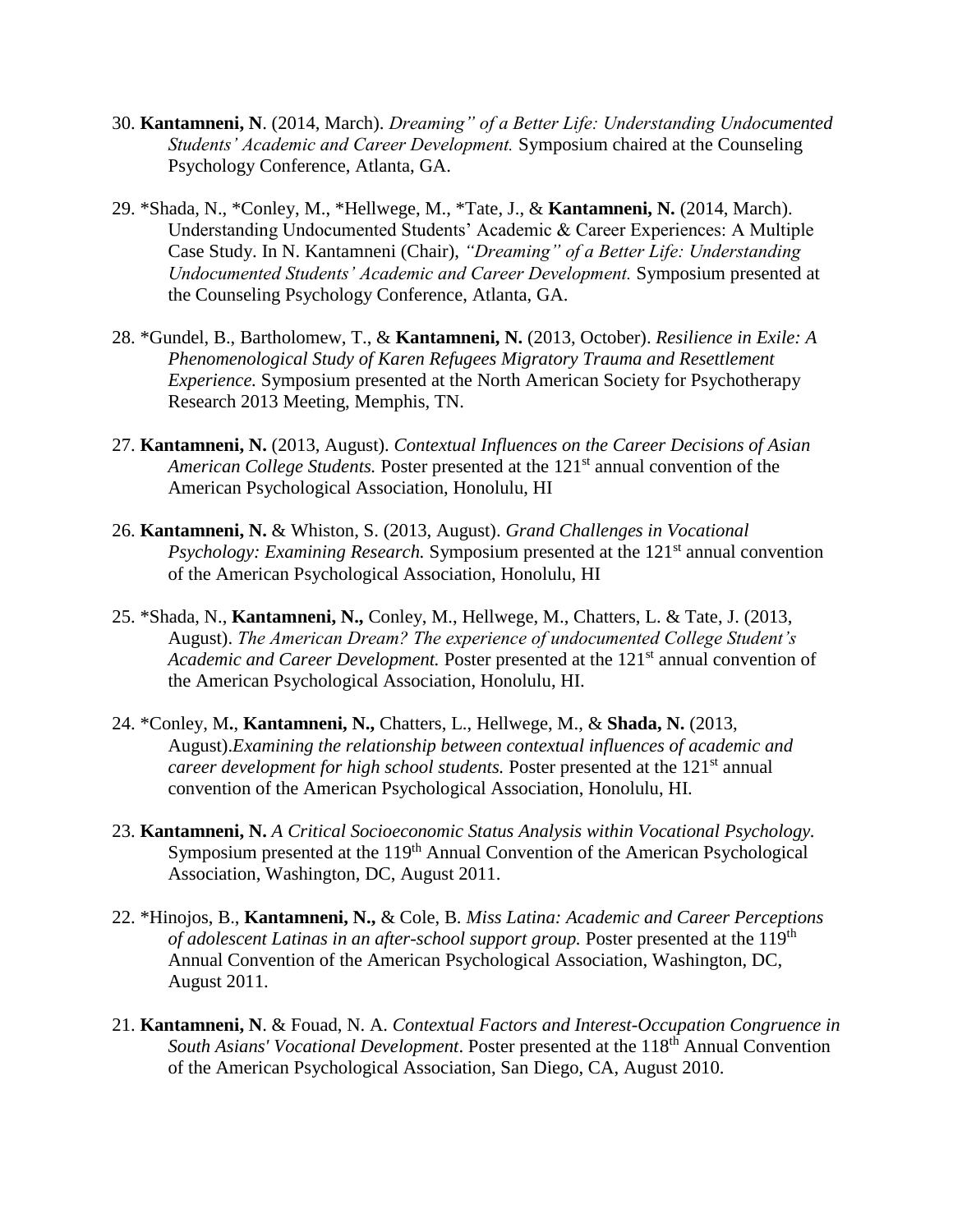- 20. Schultheiss, D. & **Kantamneni, N**. *International Collaborations for Research.* Discussion group presented at IAEVG-NCDA-SVP Symposium: Bridging International Perspectives of Career Development, San Francisco, CA, June 2010.
- 19. Fouad, N. A., & **Kantamneni, N.** *Qualitative Approaches to Studying Cultural Values*. Plenary session presented at the 9th Biennial Conference of the Society for Vocational Psychology: The Role of Values in Careers, St. Louis, MO, June 2009.
- 18. **Kantamneni, N.,** & Fouad, N. A. *Vocational interests: Cultural differences in the 2004 Strong Interest Inventory*. Poster presented at the 116<sup>th</sup> Annual Convention of the American Psychological Association, Boston, MA, August 2008.
- 17. Fouad, N.A., Chen, Y. P, Altman, B., Bernfield, S. Carter, L., Cotter, E., Fitzpatrick, M., & **Kantamneni, N**. *Family influence on career decision-making: Instrument validation.* Symposium presented at the  $116<sup>th</sup>$  Annual Convention of the American Psychological Association, Boston, MA, August 2008.
- 16. **Kantamneni, N.,** & Fouad, N. A. *Contextual factors in vocational psychology: Intersections of individual, group and societal dimensions.* Symposium presented at the 2008 International Counseling Psychology Conference, Chicago, IL, March 2008.
- 15. Fouad, N. A., Cotter, L., & **Kantamneni, N**. *Effectiveness of a career course on career decision-making.* Poster presented at the 2008 International Counseling Psychology Conference, Chicago, IL, March 2008.
- 14. **Kantamneni, N**., & Gore, P. A. *Historical trends of women's expressed and measured interests in relation to math achievement*. Poster presented at the 115<sup>th</sup> Annual Convention of the American Psychological Association, San Francisco, CA, August 2007.
- 13**. Kantamneni, N**., Wester, S. R, Smothers, M. K., Christianson, H. F., & Fouad, N. A. *The use of role induction to overcome the masculine mystique.* Poster presented at the 115th Annual Convention of the American Psychological Association, San Francisco, CA, August 2007.
- 12. Fouad, N. A., Hackett, G., Smith, P. L., **Kantamneni, N.,** & Fitzpatrick, M. *Career choice barriers: Differences at three developmental stages.* Symposium presented at the 115<sup>th</sup> Annual Convention of the American Psychological Association, San Francisco, CA, August 2007.
- 11. Wester, S. R., Vogel, D. L., **Kantamneni, N.,** Hubbard, A., Dich, D. E. *African-American men, gender role conflict, and help seeking: The role of cultural mistrust*. Poster presented at the 115<sup>th</sup> Annual Convention of the American Psychological Association, San Francisco, CA, August 2007.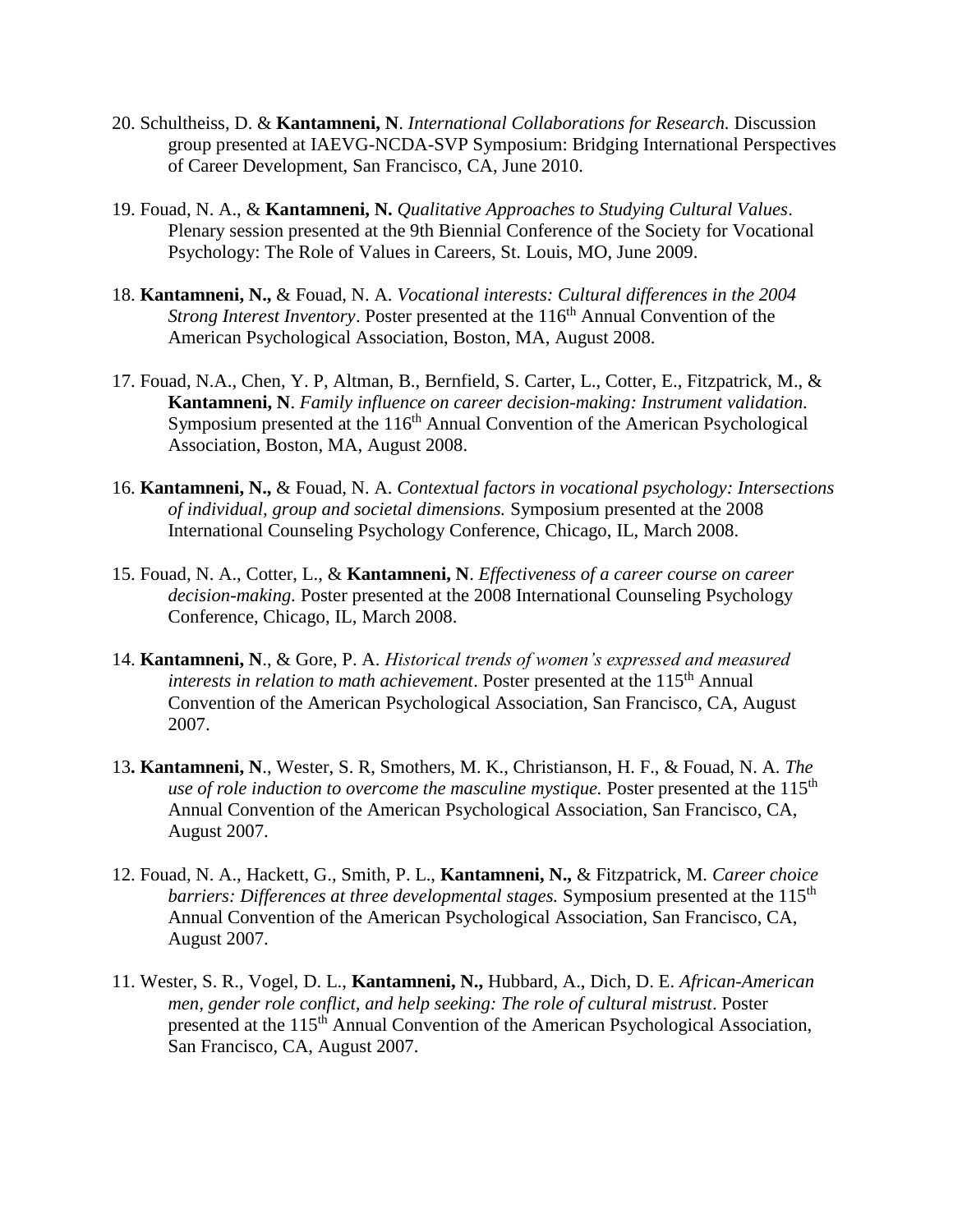- 10. Fouad, N. A., **Kantamneni, N.,** Smothers, M. K., Chen, Y. L., Fitzpatrick, M., Guillen, A., & Terry, S. *Asian American career development: A qualitative analysis*. Poster presented at the 8th Biennial Conference of the Society of Vocational Psychology, Akron, OH, May 2007.
- 9. Rottinghaus, P. J. & **Kantamneni, N.** *Self and person-environment*. Networking session presented at the 8<sup>th</sup> Biennial Conference of the Society of Vocational Psychology, Akron, OH, May 2007. (Invited).
- 8. Fouad, N. A., **Kantamneni, N**., Smothers, M. K., Chen, Y. L., Fitzpatrick, M., Guillen, A., & Terry, S. *Asian American career development: A qualitative analysis*. Poster presented at the 114th Annual Convention of the American Psychological Association, New Orleans, LA, August 2006.
- 7. Fouad, N. A., Hackett, G., Fitzpatrick, M., & **Kantamneni, N**. *Career choice barriers: Environmental influences of women's STEM career choices.* Symposium presented at the 114th Annual Convention of the American Psychological Association, New Orleans, LA, August 2006.
- 6. Santiago-Rivera, A., Chen, Y. L., Masri, A., Vang, C., **Kantamneni, N**., & Eluvathingal, J. *Cross-cultural perspectives for effective advising*. Panel presented at the Advisors as Teachers and Learners: Cross-Cultural Perspectives, March 2006.
- 5. Howard, K., Solberg, V. S., **Kantamneni, N**., Smothers, M. K. *Designing culturally responsive school counseling career development programming for youth.* Paper presented at the American Educational Research Association, San Francisco, CA, April 2006.
- 4. Fouad, N. A., Guillen, A., Henry, C., Novakovic, A., Terry, S., & **Kantamneni, N**. *Need, awareness and use of career services for college students.* Poster presented at the 113th Annual Convention of the American Psychological Association, Washington, D.C., August 2005.
- 3. Fouad, N. A., Guillen, A., Henry, C., Novakovic, A., Terry, S., & **Kantamneni, N.** *Role induction in career counseling.* Poster presented at the 113<sup>th</sup> Annual Convention of the American Psychological Association, Washington, D.C., August 2005.
- 2. Fouad, N. A., Guillen, A., Henry, C., Novakovic, A., Terry, S., & **Kantamneni**, N. *Need, awareness and use of career services for college students.* Paper presented at School of Education Conference, The University of Wisconsin-Milwaukee, Milwaukee, WI, March 2005.
- 1. **Kantamneni, N**. *Career counseling in cultural contexts: Intervention for Asian American students*. Roundtable presented at Careers Conference 2004, Middleton, WI, February 2004.

\*Student author.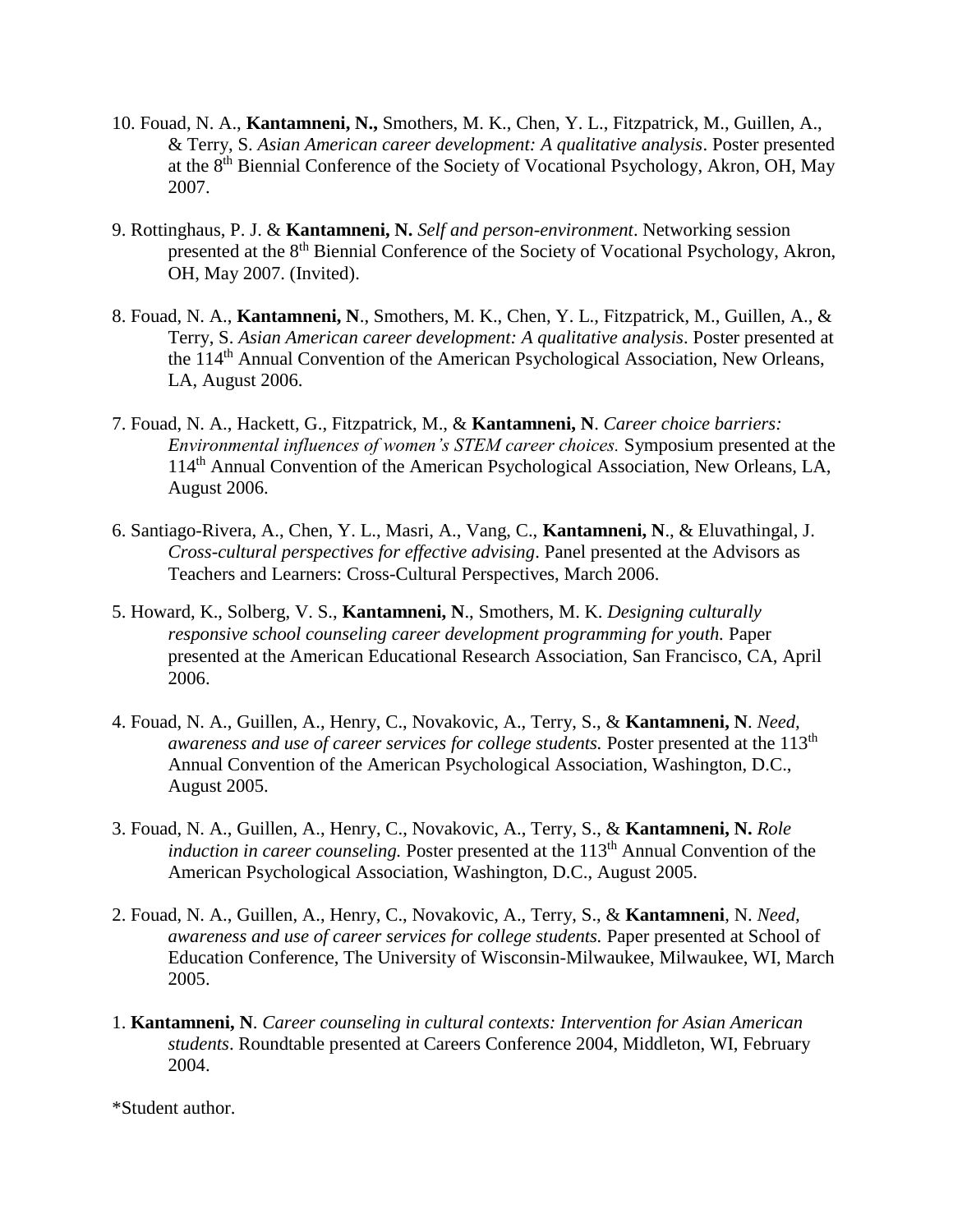## **INVITED PROFESSIONAL PRESENTATIONS**

- **Kantamneni, N.** Integrating career assessment while serving the vocational needs of community college students. Presented to Southeastern Community College's career and advising staff, Lincoln, NE, June 2015.
- **Kantamneni, N**., Lewis, E., Molfese, V., & Pedersen, J. Making the transition from student to scholar. Presented at the University of Nebraska-Lincoln College of Education and Human Sciences' Student Research Conference Program, Lincoln, NE, November 2012.
- Davidson, M. M. & **Kantamneni, N**. Multicultural Competence and Psychotherapy. Presented at the Nebraska Internship Consortium in Professional Psychology (NICPP) Diversity Training, Lincoln, NE, October, 2012.
- **Kantamneni, N.** Integrating Cultural Sensitivity While Attending to the Health Care Needs of Young Adults. Presented at the Counseling and Psychological Services Grand Rounds, University of Nebraska-Lincoln, Lincoln, NE, December, 2011.
- **Kantamneni, N.** Multicultural Competence and Psychotherapy. Presented at the Nebraska Internship Consortium in Professional Psychology (NICPP) Diversity Training, Lincoln, NE, September, 2011.
- Anaya, T., Jones, J., **Kantamneni, N**., & Kean, R. Leadership Luncheon: Have We Really Arrived, or Are We Still in the Fight? Presented at UNL's Women's Week, Lincoln, NE, March, 2011.
- Davidson, M. M. & **Kantamneni, N**. Multicultural Competence and Psychotherapy. Presented at the Nebraska Internship Consortium in Professional Psychology (NICPP) Diversity Training, Lincoln, NE, December, 2010.
- **Kantamneni, N**. The role of culture in career choice. Workshop presented at Midwest Asian American Student Union Conference, Madison, WI, April 2004.

## **GRANTS**

| Towards an AI to deliver individualized just-in-time interventions that enhance student       |            |
|-----------------------------------------------------------------------------------------------|------------|
| performance in STEM disciplines                                                               | 2020, 2021 |
| <b>National Science Foundation</b>                                                            |            |
| Role: Co-Investigator                                                                         |            |
| Submitted on 12/1/20 for \$599,922.00, Resubmitted on 7/21/21 for \$599,891                   |            |
| Fine-grained Proximal and Distal Data Collection for Discovering Clusters of Multidimensional |            |
| <b>Student Trajectories</b>                                                                   | 2021       |
| Longitudinal Networks Core Voucher Program Application; UNL                                   |            |
| Role: Co-Primary Investigator                                                                 |            |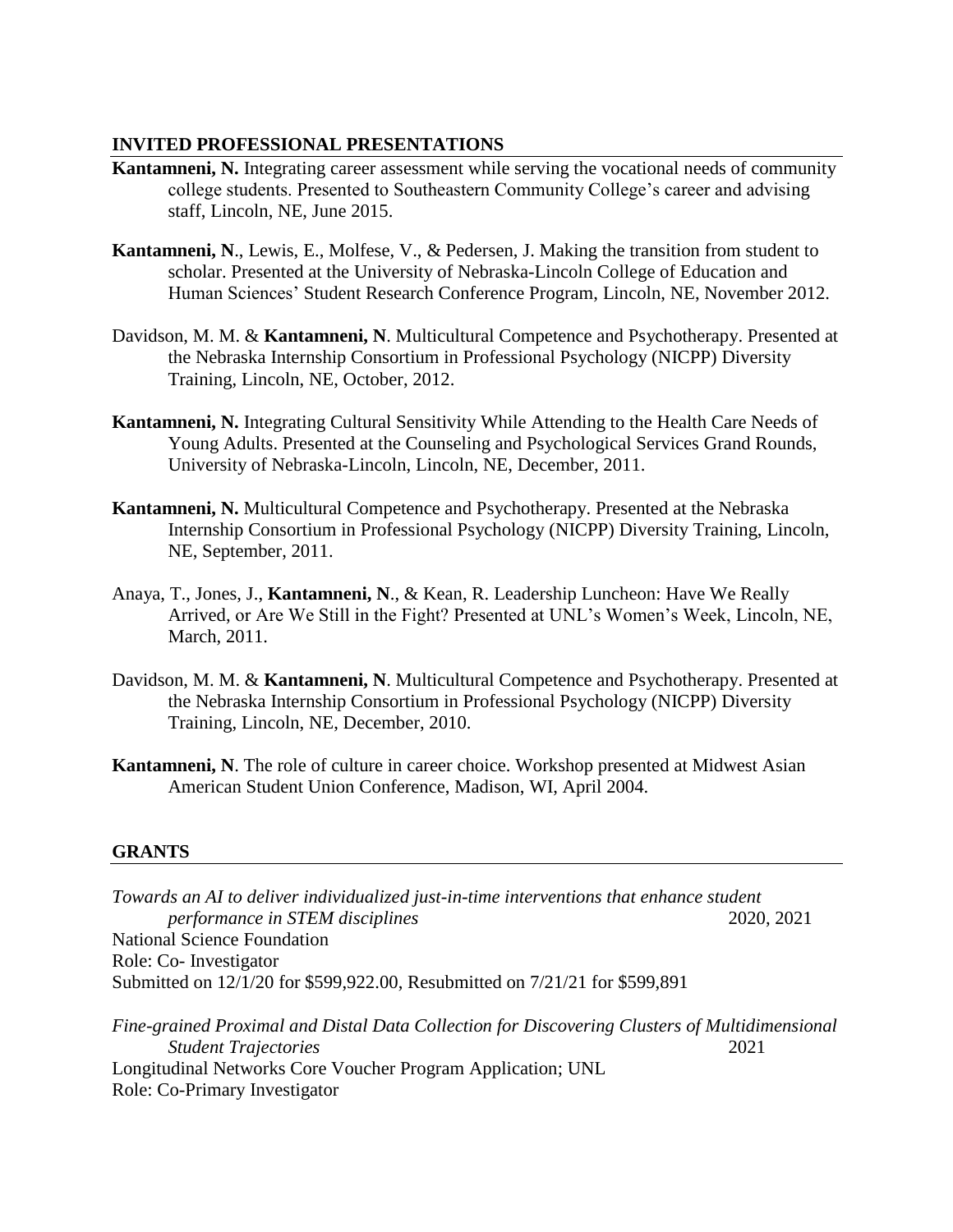#### Awarded: \$5,000

| Promoting Positive Youth Development and Critical Consciousness through College<br>Preparation    | 2016 |
|---------------------------------------------------------------------------------------------------|------|
| Nebraska College Preparatory Academy; UNL Office of Admissions<br>Role: Co-Principal Investigator |      |
| Awarded: \$95,856.00                                                                              |      |
| Deconstructing Engineering Identity<br><b>National Science Foundation</b>                         | 2016 |
| Role: Investigator                                                                                |      |
| Not Awarded: \$460,950                                                                            |      |
| <b>EPA Green Machines Environmental Education Grant</b>                                           | 2015 |
| <b>Environmental Protection Agency</b>                                                            |      |
| Role: Co-Investigator                                                                             |      |
| Not Awarded: \$91,000                                                                             |      |
| Nebraska College Preparatory Academy (NCPA) Program Assessment                                    | 2013 |
| Sherwood Foundation. Funded                                                                       |      |
| Role: Co-Investigator                                                                             |      |
| Funded: \$165,344.                                                                                |      |
| Contextual Influences on the Career Decisions of Asian American College Students                  |      |
| University of Nebraska-Lincoln Office of Research, Layman Award                                   | 2010 |
| Role: Primary Investigator                                                                        |      |
| Funded: \$9,375.                                                                                  |      |
| <b>UNL First Scholar</b>                                                                          | 2012 |
| Suder Foundation.                                                                                 |      |
| Role: Co-Investiagator                                                                            |      |
| Funded but declined: \$59,437.                                                                    |      |
| Contextual Factors and Interest-Occupation Congruence in South Asians' Vocational                 |      |
| Development                                                                                       | 2007 |
| CPP, Inc.                                                                                         |      |
| Role: Primary Investigator                                                                        |      |
| Funded: \$4,000.                                                                                  |      |

#### **DOCTORAL AND DISSERTATION ADVISING**

## **University of Nebraska Lincoln: Department of Educational Psychology**

Chair, Belinda Hinojos, Ph.D. in Educational Psychology, UNL, August, 2013. Dissertation: Stressors and coping strategies of undocumented Latinos in therapy. Chair, Tara Laymon, Ph.D. in Educational Psychology, UNL, August 2018 Chair, Jessica Tate, Ph.D. in Educational Psychology, UNL, August 2018 Chair, Kavitha Dharmalingam, Ph.D. in Educational Psychology, UNL, August 2018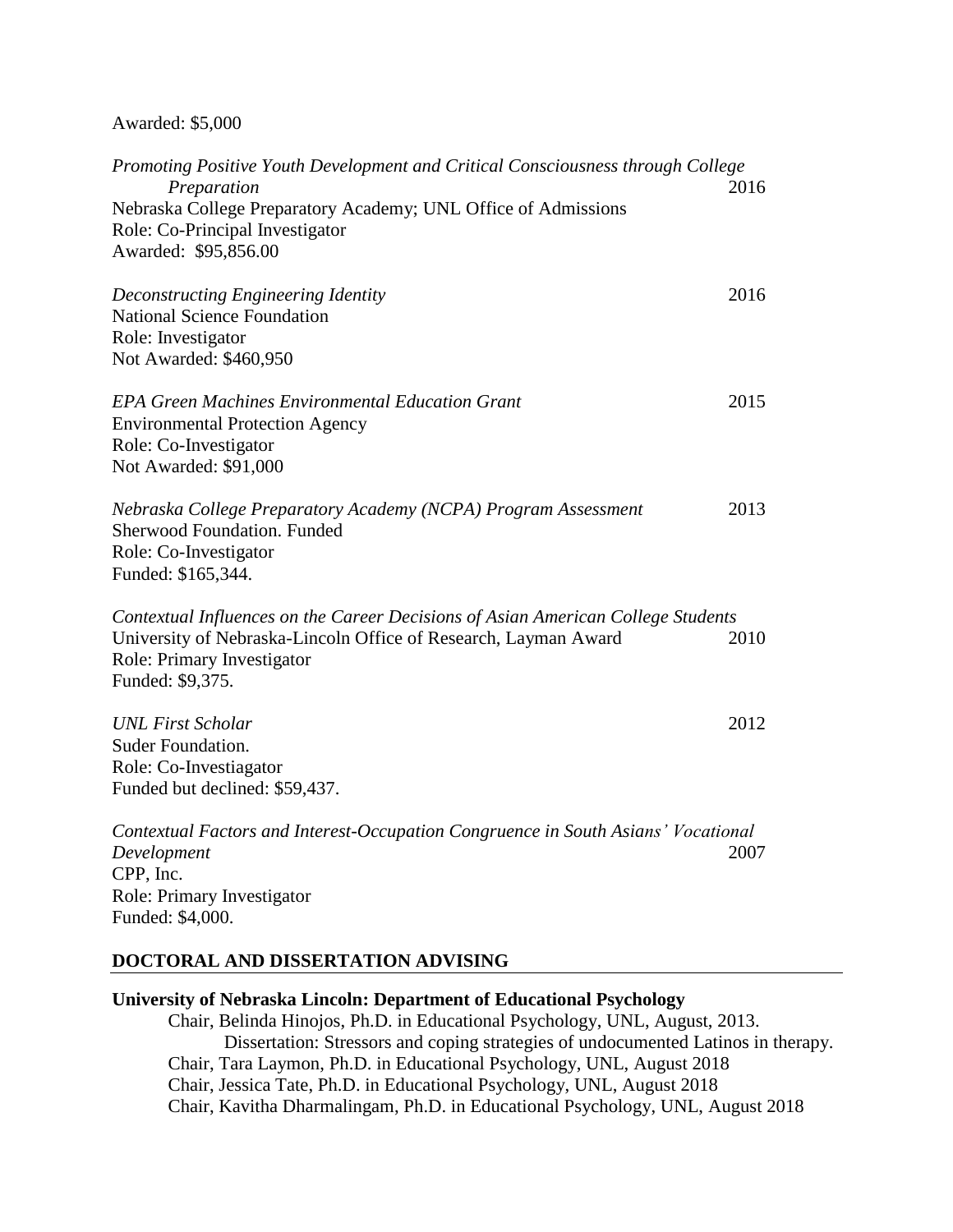Chair, Nichole Shada, Ph.D. in Educational Psychology, UNL, August 2019 Chair, Sutha Kanagasingam, Ph.D. in Educational Psychology, UNL, August 2019 Chair, Rachel Smith, Ph.D. in Educational Psychology, UNL, August 2019 Chair, Lequisha Sims, anticipated Ph.D. in Educational Psychology, UNL Chair, Hellina Gesese, anticipated Ph.D. in Educational Psychology, UNL Chair, Hali Santiago, anticipated Ph.D. in Educational Psychology, UNL Chair, Greyson Holiday, anticipated Ph.D. in Educational Psychology, UNL Chair, Stephanie Lim, anticipated Ph.D. in Educational Psychology, UNL Chair, Justine Diener, anticipated Ph.D. in Educational Psychology, UNL Chair, Chandrama Mukherjee, anticipated Ph.D. in Educational Psychology, UNL Chair, Marco Gullickson, anticipated Ph.D. in Educational Psychology, UNL Chair, Hannah Ahmad Ridzuan, anticipated Ph.D. in Educational Psychology, UNL Chair, Soyeon Kim, anticipated Ph.D. in Educational Psychology, UNL

#### **TEACHING EXPERIENCE: COURSES TAUGHT**

| University of Nebraska-Lincoln: Department of Educational Psychology    |                 |
|-------------------------------------------------------------------------|-----------------|
| Advanced Doctoral Practicum in Counseling Psychology                    | $2011$ -present |
| <b>Multicultural Counseling</b>                                         | 2010-present    |
| <b>Gender and Counseling</b>                                            | 2009-present    |
| Occupations and Vocational Psychology                                   | 2010-present    |
| Advanced Counseling Psychology II: Research in Counseling Psychology    | 2010-2014       |
| Psychological Assessment I                                              | 2010            |
| Doctoral Seminar in Vocational Psychology Research                      | 2010-2019       |
| <b>Field Placement in Counseling</b>                                    | 2014-2018       |
| Helping Skills (supervise TA in two sections per semester)              | 2019-present    |
| University of Wisconsin-Milwaukee: Helen Bader School of Social Welfare |                 |
| Methods of Social Welfare Research                                      | 2008            |
| Advanced Methods of Social Welfare Research                             | 2008            |
| University of Wisconsin-Milwaukee: Department of Educational Psychology |                 |
| <b>Foundations in Career Development</b>                                | 2007            |
| Supervised Practicum in Community Counseling                            | 2006            |

#### **PROFESSIONAL SERVICE**

| <b>Editorial Boards</b>          |              |
|----------------------------------|--------------|
| Journal of Vocational Behavior   |              |
| <i>Associate Editor</i>          | 2018-2020    |
| Editorial Board Member           | 2016-2017    |
| Journal of Counseling Psychology |              |
| <b>Editorial Board Member</b>    | 2017-present |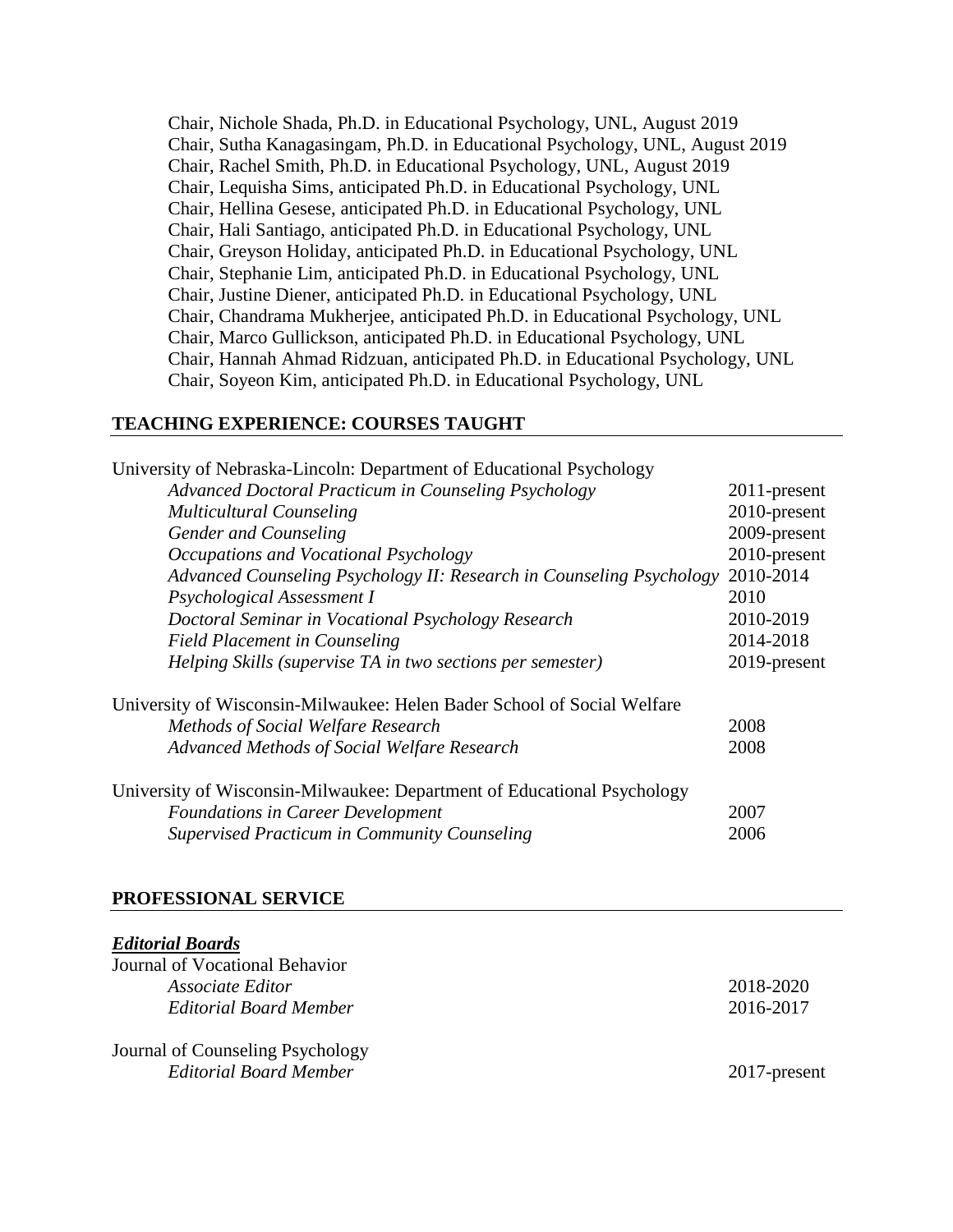| Journal of Career Development<br><b>Editorial Board Member</b>                                                          | 2017-present              |
|-------------------------------------------------------------------------------------------------------------------------|---------------------------|
| <b>Career Development Quarterly</b><br><b>Editorial Board Member</b>                                                    |                           |
| <b>Ad Hoc Editorial Board Member</b>                                                                                    | 2017-present<br>2010-2017 |
| The Counseling Psychologist<br><b>Editorial Board Member</b>                                                            | 2013-2015                 |
| Ad Hoc Editorial Board Member                                                                                           | 2010-present              |
| <b>National Professional Service</b>                                                                                    |                           |
| Society of Counseling Psychology Presidential Leadership Initiative                                                     |                           |
| Co-Coordinator of Team 2: Leadership in Training                                                                        | 2021-present              |
| <b>Council of Counseling Psychology Training Programs</b>                                                               |                           |
| Member                                                                                                                  | 2019-present              |
| Society of Vocational Psychology                                                                                        |                           |
| Member                                                                                                                  | 2006-present              |
| Communications Officer                                                                                                  | 2015-2017                 |
| Awards Committee, Member                                                                                                | 2011-2013                 |
| Executive Board, Student Representative                                                                                 | 2006-2009                 |
| 2014 Counseling Psychology Conference; SVP Pre-Conference                                                               |                           |
| Co-Chair of Planning Committee                                                                                          | 2013-2014                 |
| Division 17: Counseling Psychology                                                                                      |                           |
| Member of Awards Committee                                                                                              | 2011-2014                 |
| Member of Hospitality Committee                                                                                         | 2010-2012                 |
| International Counseling Psychology Conference; SVP Pre-Conference                                                      |                           |
| <b>Member of Planning Committee</b>                                                                                     | 2007-2008                 |
| Society of Vocational Psychology 8 <sup>th</sup> Biennial Conference<br>Member of Planning Committee                    |                           |
| 115th and 116 <sup>th</sup> Annual Convention of the American Psychological Association Division 17<br>Roundtable       |                           |
| Roundtable Discussion Leader                                                                                            | 2008, 2007                |
| <b>University Service</b>                                                                                               |                           |
| UNL's Department of Educational Psychology, Counseling Psychology<br>Program Director and Director of Clinical Training | 2019-present              |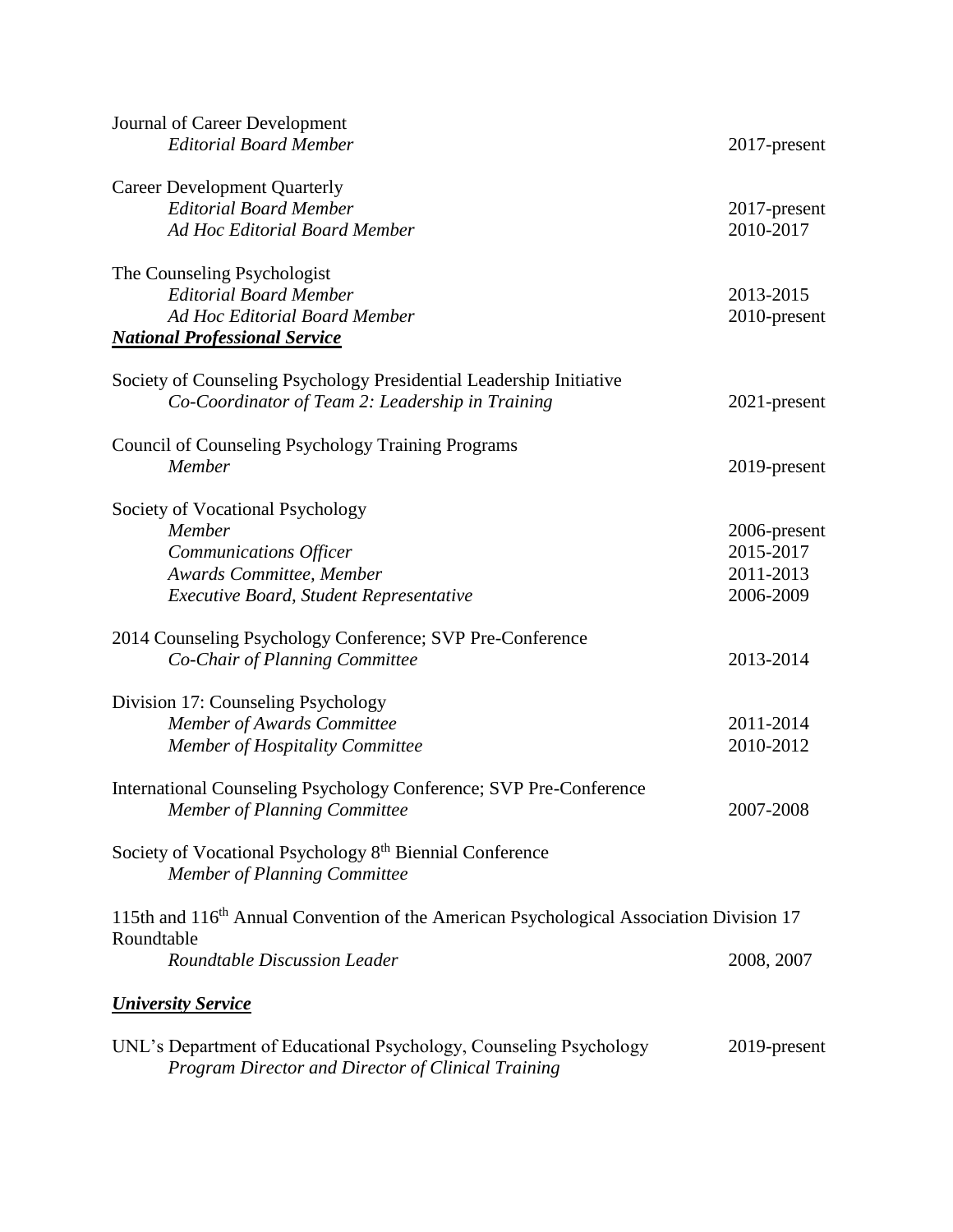| UNL's Department of Educational Psychology<br>Member of Executive Committee                                                      | 2019-present    |
|----------------------------------------------------------------------------------------------------------------------------------|-----------------|
| UNL's Department of Educational Psychology<br>Member of Graduate Committee                                                       | 2019-present    |
| UNL's Department of Educational Psychology<br>Chair of Search Committee for Counseling Psychology                                | $2021$ -present |
| UNL's Afire<br><b>Member of Committee</b>                                                                                        | 2019-present    |
| UNL's Department of Educational Psychology<br>Counseling and School Psychology Clinic Member                                     | 2020-present    |
| UNL's Department of Educational Psychology<br>Member of Search Committee for Department Chair                                    | 2020-2021       |
| UNL's Department of Educational Psychology<br>Chair of Search Committee for Counseling Psychology                                | 2019-2020       |
| UNL's Department of Educational Psychology<br>Member of Search Committee for Director of Counseling and School Psychology Clinic | 2019-2020       |
| UNL's College of Education and Human Sciences<br>Member of Inclusive Excellence Committee                                        | 2019-2020       |
| UNL's College of Education and Human Sciences<br>Member of International Advisory Committee                                      | 2017-2018       |
| UNL's Department of Educational Psychology<br>Member of Search Committee for School Psychology                                   | 2016-2017       |
| UNL's Department of Educational Psychology<br>Member of Search Committee for Educational Psychology                              | 2015-2016       |
| UNL's College of Education and Human Sciences<br>Member of Awards Committee                                                      | 2014-2018       |
| UNL's Department of Educational Psychology<br>Member of Awards Committee                                                         | 2013-2018       |
| American Psychological Association of Graduate Students (APAGS)<br>University of Wisconsin-Milwaukee Campus Representative       | 2006-2007       |